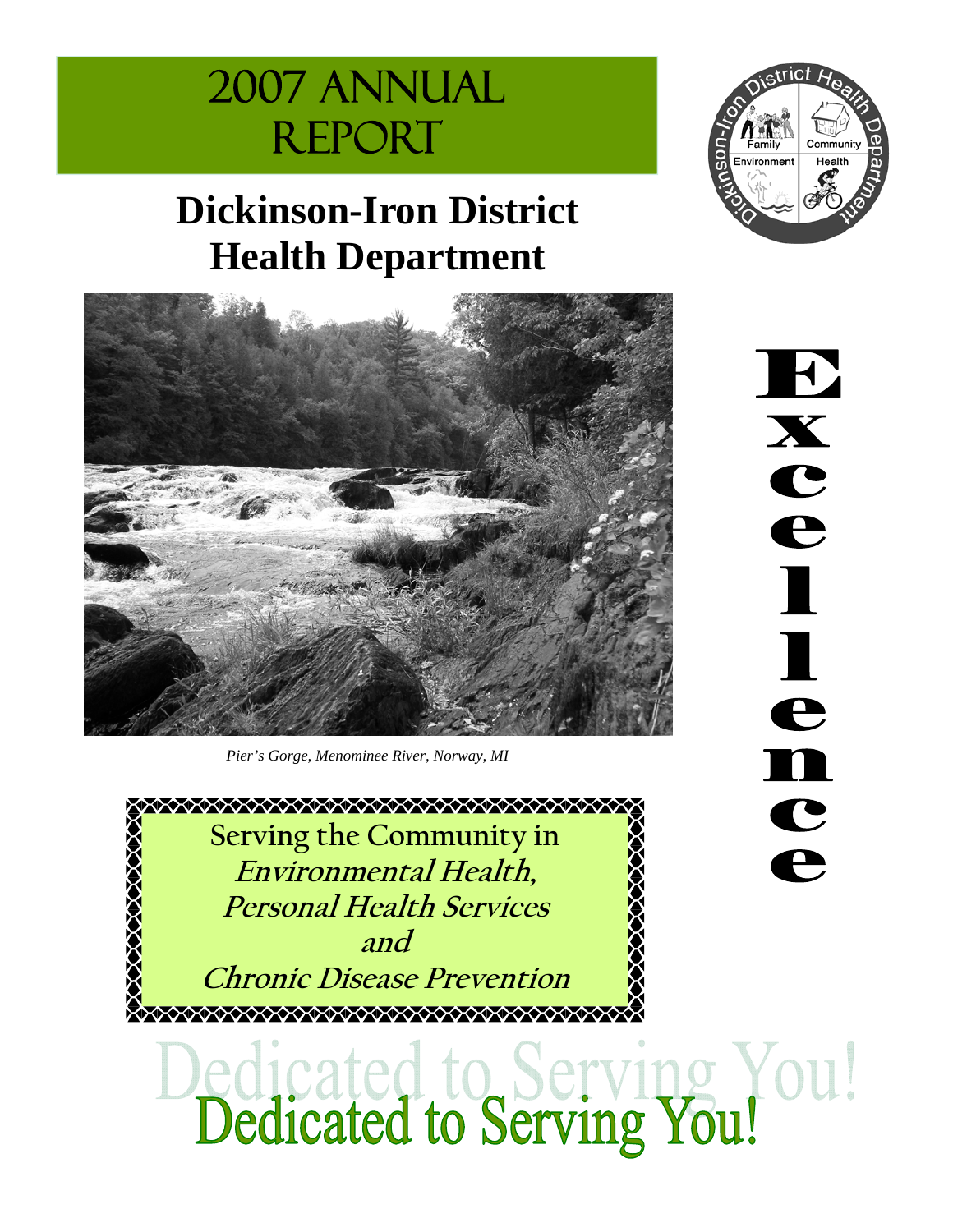#### June 2007

To the Residents and Our Community Partners in Dickinson and Iron Counties:

I am pleased to offer you the Dickinson Iron District Health Department's Annual Report for 2007. It highlights some of the department's efforts to prevent disease, prolong life, and promote the health of our residents. Our success in these endeavors is the direct result of the efforts of highly professional Health Department staff, dedicated community partners and the support of the Board of Health.

The Dickinson - Iron District Health Department was originally established in its present configuration on August 1, 1966. In order to further clarify and support the District Health Department, provide a comprehensive organizational framework for the agency, outline the rights and obligations of each county and define their direct relationship to the Health Department, an **Intergovernmental Agreement** was drafted by the Board of Health, approved by each county Board of Commissioners, reviewed and approved by the Michigan Department of Community Health, the Governor's Office, filed with the Secretary of State's Office and became effective on July 1, 2007.

**Blue Cross Blue Shield of Michigan** has partnered with the American Lung Association of Michigan and Tobacco Free Michigan to provide \$30,000 in **grant** funding to our agency for this school year to provide a comprehensive tobacco prevention program intended to reduce youth smoking rates in Michigan. Looking specifically at strategies that will increase the number of smoke-free environments and reduce smoking rates among youth, the grant targets high school and middle school students. It provides funds for such things as youth advocacy and peer to peer education while also supporting local Tobacco Reduction Coalition staff support.

In October the Department underwent a week long on site visit from the Michigan Local **Public Health Accreditation** Program reviewers. This extensive evaluation of the programs and policies of the Health Department by representatives of the Michigan Department of Community Health, the Department of Agriculture and the Department of Environmental Quality occurs every three years. I am pleased to report that our programs fared very well. Staff was prepared, well organized and the reviewers had no trouble identifying the quality of services provided to our communities. Official accreditation status will be conferred in 2008.

Within these pages many other activities and programs of the department are outlined. What is harder to convey is the caring and expertise that comes into play in the provi-

sion of these services. I am very proud to be a part of this agency, and deeply appreciate the commitment and dedication of the staff to the service of our communities. I encourage your review of the following report and invite your comments or suggestions. We are all part-



*Linda Piper, RN, BSN, MPH Director/Health Officer*

ners in promoting and improving the health of Dickinson and Iron Counties.

Sincerely, *Linda Piper*  Linda Piper, RN, BSN, MPH Director/Health Officer

### **Health Department Administration**

Linda Piper, RN, BSN, MPH Director/Health Officer

Randall Johnson, MD, MPH Medical Director

Ron Matonich, RS, BS Environmental Health **Director** 

Joyce Ziegler, RN, BSN Community Health Services **Director** 

Stephen Markham, BS Finance Director

#### **Address:**

601 Washington Ave. Iron River, MI 49935 and 818 Pyle Drive Kingsford, MI 49802

> **Phone:**  (906) 265-9913 (906) 774-1868

**Fax:**  (906) 265-2950 (906) 774-9910

E-mail: rumpf@hline.org

**We're on the web! www.didhd.org** 

# Serving you since 1936

### **Dickinson-Iron District Board of Health**

George Brunswick, Chair Frank Smith, Vice Chair Bob Black Rosalie King Joe Stevens Henry Wender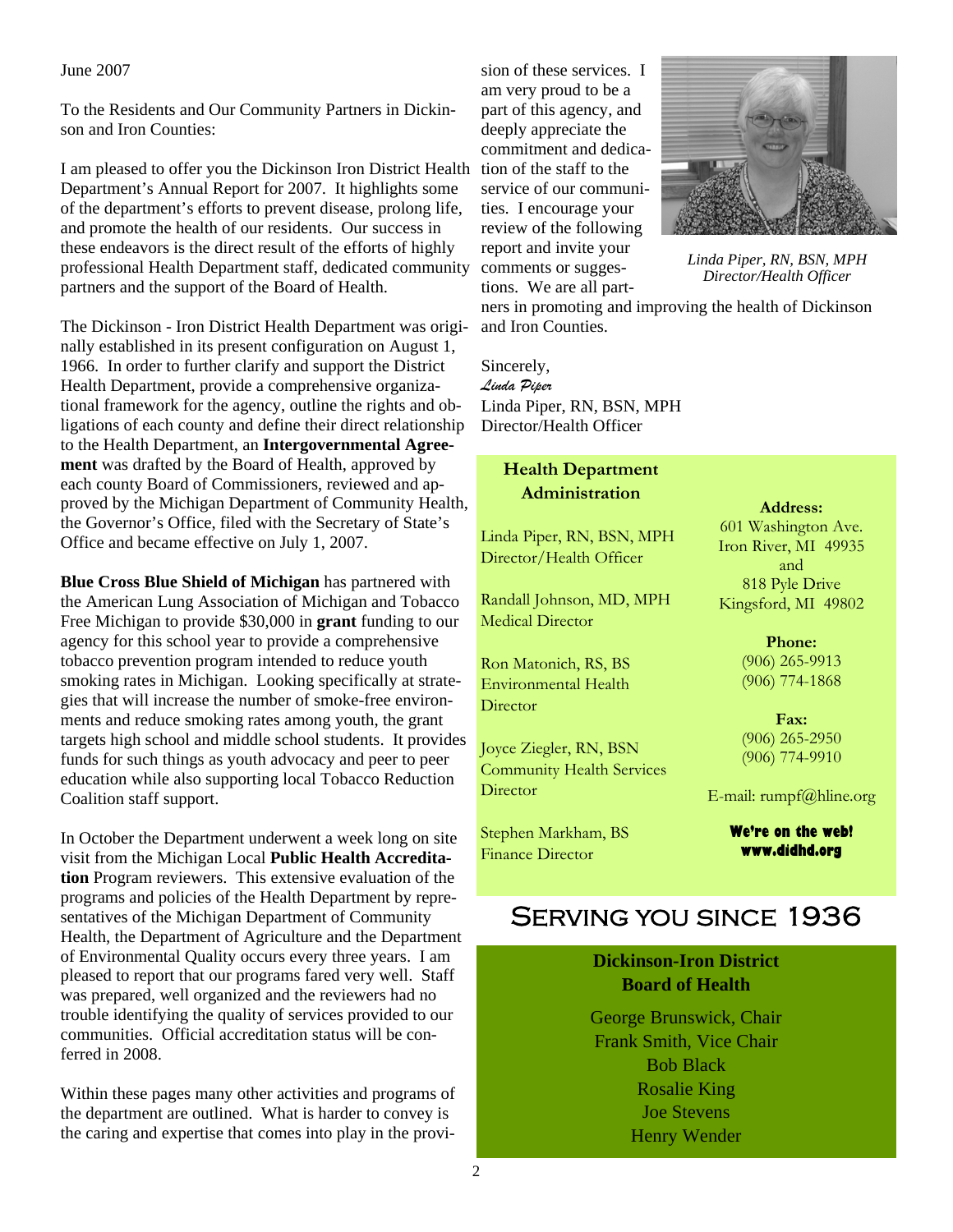# *Environmental Health Division*

# **Food Protection**

- 200 licensed food service establishments which include all fixed, mobile, school, special transitory units, and vending machine locations.
- 57 temporary food service licenses were issued, each preceded by a site inspection.
- 6 plan reviews were conducted for new/remodeled food service establishments.
- 6 complaints were received and investigated as to their validity. Some of these complaints pertained to suspect food borne illnesses.
- 581 food service inspections (including follow-ups) were conducted by staff of the Environmental Health Division.

# **On-Site Sewage Disposal Management**

- 161 construction permits were issued for residential and nonresidential facilities.
- 161 site evaluations were conducted prior to the issuance of the permits.
- 137 final inspections were performed either during or after completion of the system.
- 348 field consultation activities were conducted. **provide guidance and oversight for on-site sewage disposal.**

## **Private & Non-Community Water**

**One of the most important methods of preventing the spread of disease and viral infection is the proper treatment of human wastewater. These programs** 

- 109 private water supply permits were issued.
- 2 Type II non community water supply permits were issued.
- 18 final inspections were completed and system approvals granted.
- 27 water samples were obtained from 16 residences in Dickinson County as part of our contaminated site groundwater monitoring program.

# **Community Health and Safety**

- **Assuring a good quality of life where we live and play is a key component of these programs.**
- 15 annual inspections of public swimming pools and/or spas.
- 17 annual campground inspections.
- 146 animal investigation activities involving animal bites reported that were capable of transmitting rabies.
	- 4 potential rabies specimens were processed and submitted to the state laboratory for testing.



Other environmental health activities include the following: Home Loan Evaluations (private water and systems sewage), Subdivision Plan Reviews, Septage Disposal Site Evaluations, Adult/Child Care Evaluations, Tattoo Parlor Inspections and Licensing, Nuisance Complaints, dispensing radon information, selling kits, interpreting their results and assisting clients with potential correction measures.



**The focus of the food program is to assure a safe, clean food product for the public through regular inspections and education. Efforts in this program are key elements in assuring the meals we consume outside of the home are safe.** 



**A fundamental objective of public health met by these programs is the protection of our lakes, streams and the water we drink.**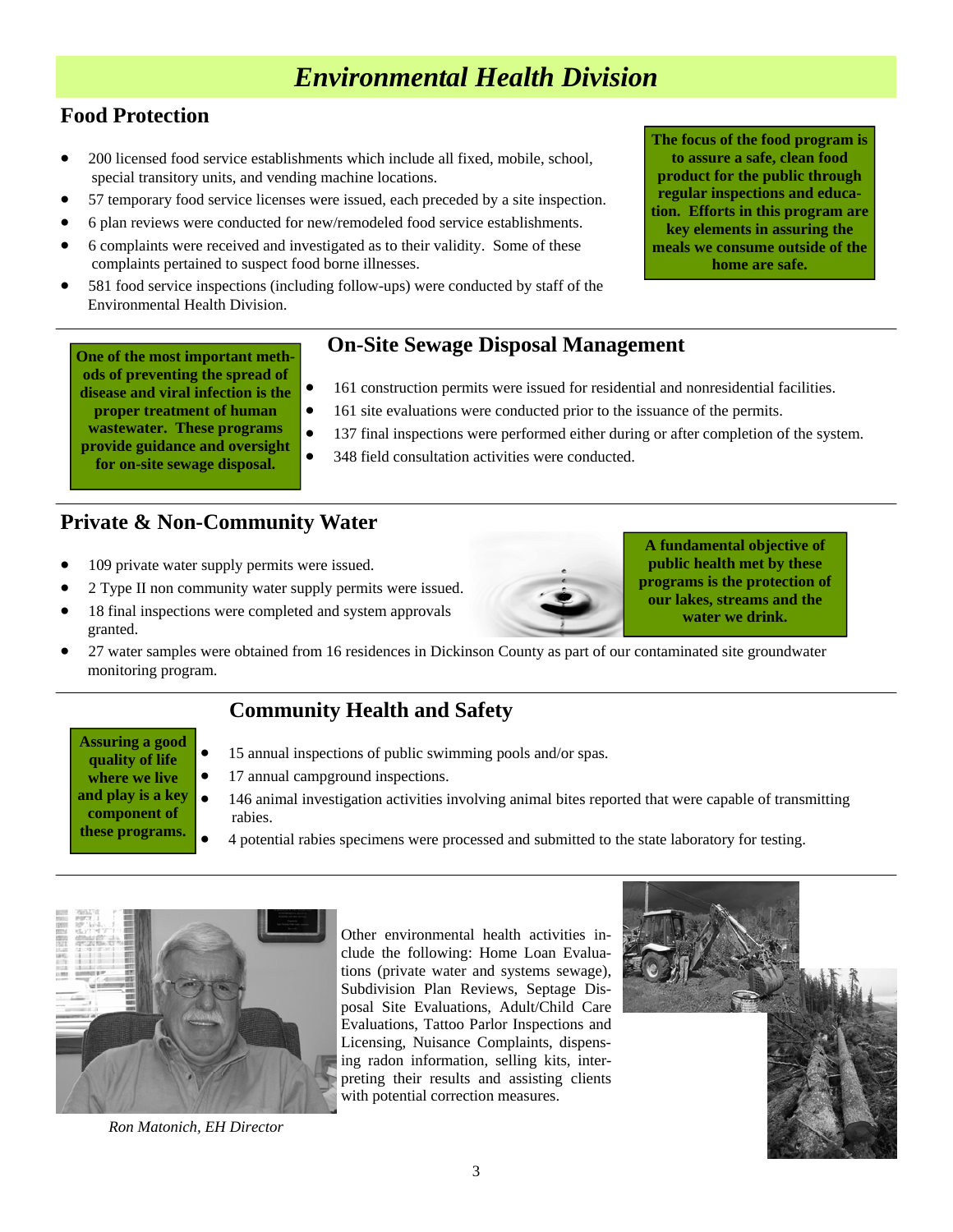# *Community Health Services Division*

#### **TB Tests** 336 • Chronic Hepatitis C 8 • Varicella 14 Campylobacter 3 • Salmonella 2 • Giardia 2 • Kowasoski 1 • Lymes  $2$ Mumps 1 • Strep Pneumonia 1 • Blastomycosis 1 • Coccidiodomycosis 1 Active TB 1 • Clients 3,554 • Doses  $8,177$ testing and counseling 24 STD testing/education 100 STD positive results 19 for follow-up 18 • Clients enrolled 220 • Mammograms 218 ervical abnormalities referred 8 • Breast abnormalities referred 34 • Clients enrolled 209 Medical referrals 16 • Clients enrolled 827 Services provided 1,489 **Vision School Age**  • Acuity/muscle screenings 2,261 • Medical referrals 79 **Vision Preschool**  • Vision screenings 243 • Medical referrals 5 **Tobacco Prevention**  • Vendor/retailer visits 12 Probate Court referrals 4 **Worksite Heart Health Screenings** 45 **Women, Infants & Children (WIC)**  Clients enrolled 1,181 • Client visits with CPA 2,101 • Coupon pick-up and self-directed nutrition education visits 1,529 • Nutrition education classes 58 Clients attending nutrition education classes 456 • Client visits with Registered Dietician 160 **Maternal Infant Health Program (Maternal Support)**  • Families served 159 • Professional home & office visits 828 **Children's Special Health Care Services**  Children enrolled 111 **Maternal Infant Health Program (Infant Support)**  • Families served 199 Professional home visits 1,287 **Early On**  Families served 74 • Professional home & office visits 255 **Impetus**  • Families served 129 • Professional home & office visits 892 **Great Parents, Great Start**  • Families served 25 Professional home visits 138 *Joyce Ziegler, Community Health Services Director*



#### **Strong Families, Safe Children**

- Families served 22 Professional home
	- visits 114
- 
- **Reportable Diseases**
- Hepatitis C Unknown 3
- 
- 
- 
- 
- Cryptosporidiosis 1
- Meningitis Aseptic 5
- Histoplasmosis 1
- 
- 
- 
- 
- 
- 
- 

### **Immunizations**

- 
- 

### **Sexually Transmitted Disease (STD) Control**

- Clients received HIV/AIDS
- 
- 
- STD's reported from community

#### **Breast & Cervical Cancer Control Program**

- 
- 
- 
- 

### **Adult Screening**

- 
- 
- **Family Planning**
- 
- 

## **Hearing School Age**

- Hearing screenings 840
- Audiograms 75
- **Medical referrals** 17

## **Hearing Preschool**

- Hearing screenings
- Medical referrals



- 
- 
- 
- 
- 
-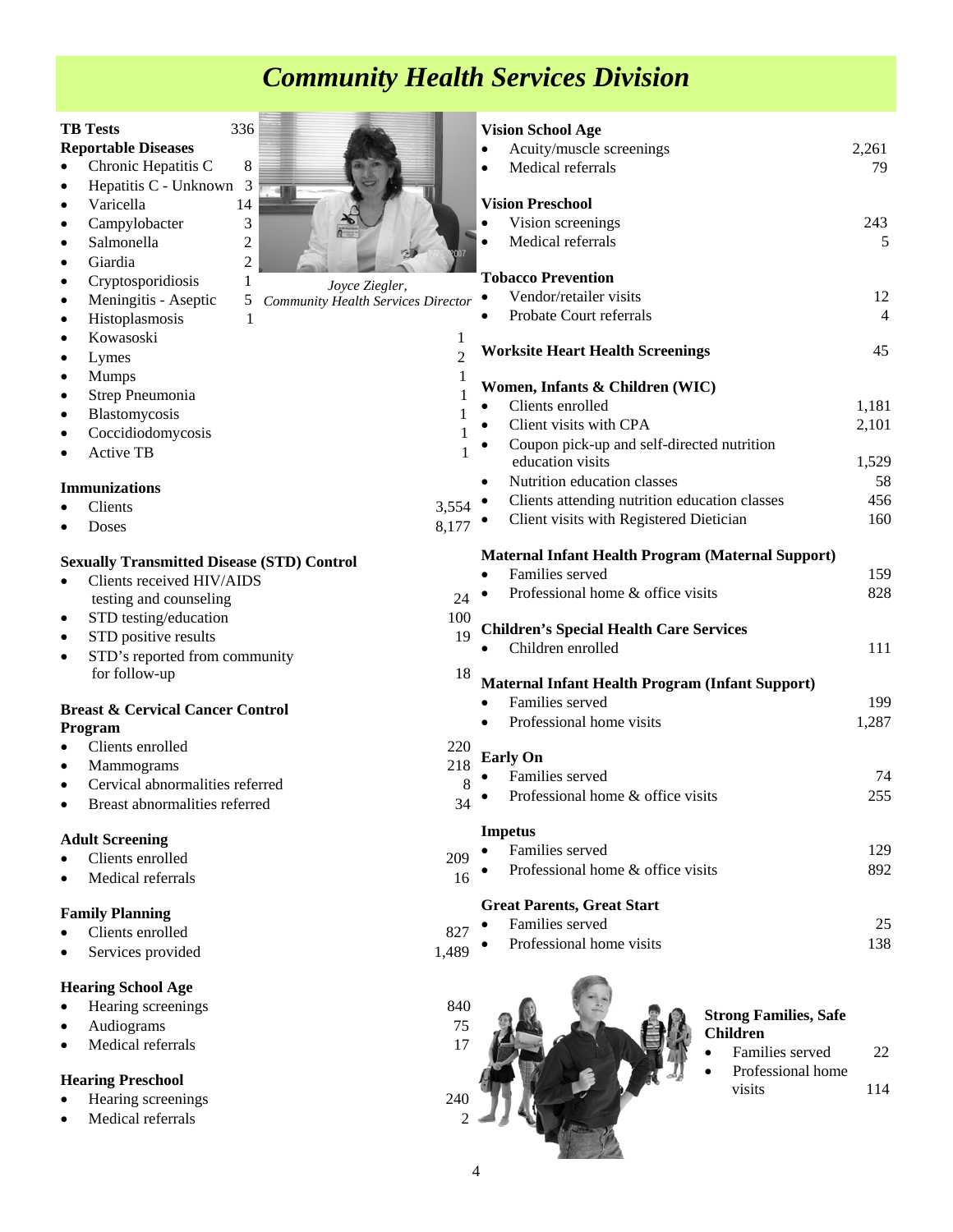# *Emergency Preparedness*

In 2007, the Dickinson-Iron District Health Department received funding from the Michigan Department of Community Health and the Centers for Disease Control to enhance preparedness for response to public health emergencies, including pandemic influenza.

With the funding, the following preparedness activities were conducted in 2007:

- ♦ Collaboration of emergency response planning activities with local, regional, State of Michigan and State of Wisconsin response partners.
- ♦ Participation in several table-top and full-scale exercises with local and regional emergency response personnel. The exercises provide emergency response training to all the health department staff.
- Finalized the development of a Mass Fatality Plan with Iron, Dickinson, Marinette, and Florence Counties. Agencies involved in the development of the plan included health departments, funeral directors, emergency management, and medical examiners.

• Development of the Dickinson-Iron District Health Department All Hazard Response Plan, including the Strategic National Stockpile Plan and the Pandemic Influenza Response Plan.



*Sheila McNulty, Emergency Preparedness Coordinator* 

♦ Participation in the 800 Mega Hertz radio statewide systems. The radio system allows the Health Department to communicate with local, regional and State emergency response partners. The radios are tested quarterly with our state partners and are tested monthly with our regional and local partners.

Recruitment of community volunteers to assist the Health Department in responding to a public health emergency. Provided training to local pharmacists on the Mass Dispensing Plan. Also, over 75 medical and non-medical volunteers participated in the 2007 Mass Vaccination Clinic and Exercise at the Kingsford Middle School.